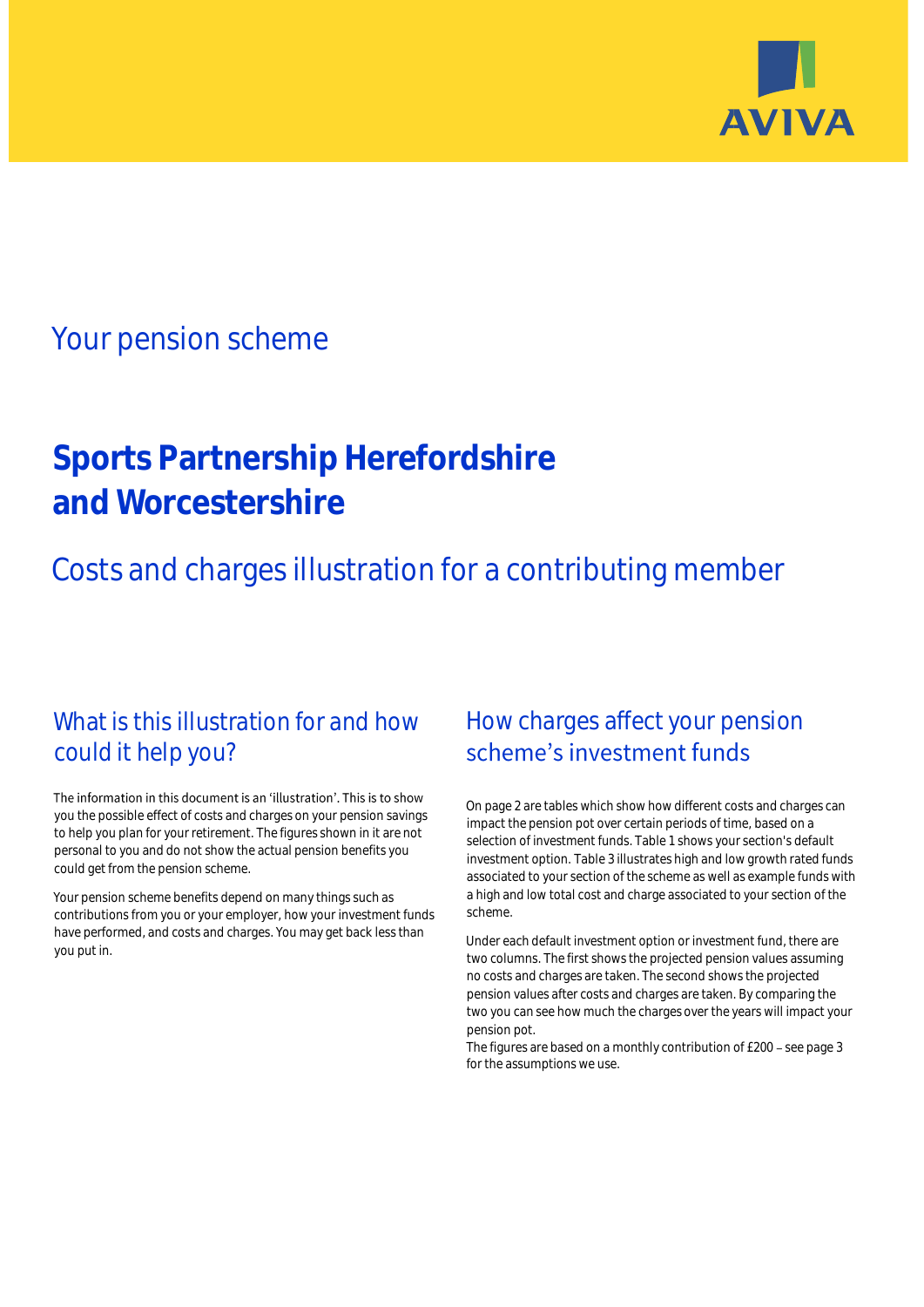| Illustration of effect of costs and charges on the Default Investment Option in<br><b>Sports Partnership Herefordshire and Worcestershire</b> |                                        |                                    |  |  |  |  |
|-----------------------------------------------------------------------------------------------------------------------------------------------|----------------------------------------|------------------------------------|--|--|--|--|
|                                                                                                                                               | <b>My Future</b>                       |                                    |  |  |  |  |
|                                                                                                                                               | Assumed growth rate 3.2% (p.a.)        |                                    |  |  |  |  |
|                                                                                                                                               | Assumed costs and charges 0.59% (p.a.) |                                    |  |  |  |  |
| At end of year                                                                                                                                | Projected value assuming no            | <b>Projected value after costs</b> |  |  |  |  |
|                                                                                                                                               | costs and charges are taken            | and charges are taken              |  |  |  |  |
| 1                                                                                                                                             | £2,390                                 | £2,380                             |  |  |  |  |
| $\overline{2}$                                                                                                                                | £4,800                                 | £4,770                             |  |  |  |  |
| 3                                                                                                                                             | £7,240                                 | £7,170                             |  |  |  |  |
| 4                                                                                                                                             | £9,700                                 | £9,580                             |  |  |  |  |
| 5                                                                                                                                             | £12,200                                | £12,000                            |  |  |  |  |
| 10                                                                                                                                            | £25,100                                | £24,300                            |  |  |  |  |
| 15                                                                                                                                            | £38,600                                | £36,800                            |  |  |  |  |
| 20                                                                                                                                            | £52,900                                | £49,700                            |  |  |  |  |
| 25                                                                                                                                            | £68,000                                | £62,800                            |  |  |  |  |
| 30                                                                                                                                            | £84,000                                | £76,300                            |  |  |  |  |
| 35                                                                                                                                            | £101,000                               | £90,000                            |  |  |  |  |
| 40                                                                                                                                            | £117,000                               | £103,000                           |  |  |  |  |
| 45                                                                                                                                            | £132,000                               | £114,000                           |  |  |  |  |
| 50                                                                                                                                            | £145,000                               | £123,000                           |  |  |  |  |

÷,

### **Table 2**

| List of Funds included in the Default Investment Option |                       |                    |
|---------------------------------------------------------|-----------------------|--------------------|
| <b>Fund name</b>                                        | <b>Total Cost and</b> | <b>Growth Rate</b> |
|                                                         | Charge (p.a.)         | (p.a.)             |
| Av My Future Consolidation-FPMFCONP                     | 0.56%                 | 2.40%              |
| Av My Future Growth-FPMFGROP                            | 0.62%                 | 3.60%              |
|                                                         |                       |                    |
|                                                         |                       |                    |
|                                                         |                       |                    |
|                                                         |                       |                    |
|                                                         |                       |                    |
|                                                         |                       |                    |
|                                                         |                       |                    |
|                                                         |                       |                    |

#### **Aviva Life & Pensions UK Limited.**

Registered in England No. 3253947. Registered office: Aviva, Wellington Row, York, YO90 1WR. Authorised by the Prudential Regulation Authority and regulated by the Financial Conduct Authority and the Prudential Regulation Authority. Firm Reference Number 185896. **aviva.co.uk** TEMP GFI NG071309 09/2018